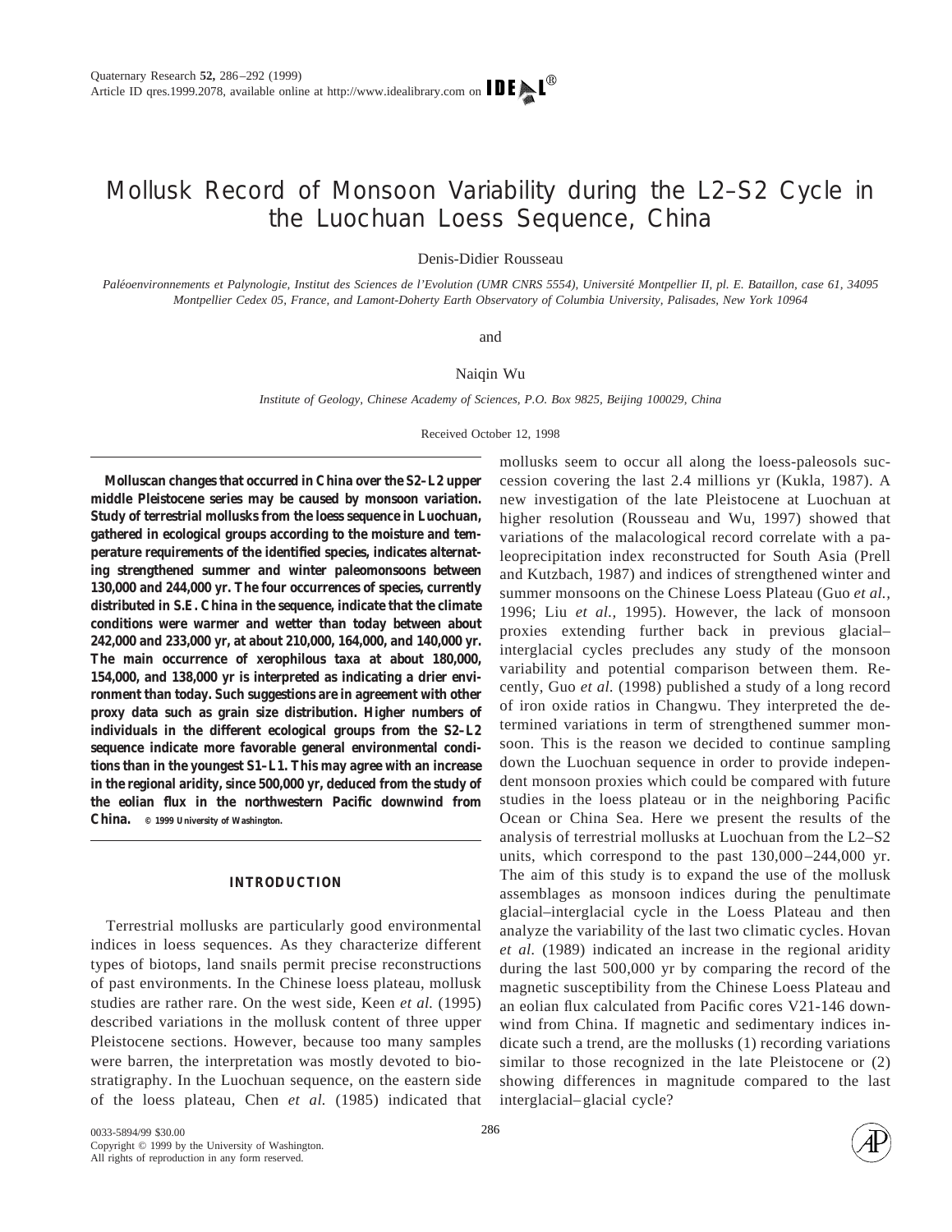### **STRATIGRAPHY AND METHODOLOGY**

Luochuan is located north of Xian city in the central Chinese Loess Plateau (Fig. 1). A general presentation of the studied locality has been already published in various papers (Kukla and An, 1989; Rousseau and Wu, 1997).

The stratigraphy studied in this paper encompasses two main units within the Upper Lishi formation. The S2 soil complex includes two interglacial soils, S2SS2 and S2SS1, bracketing a loess subunit S2LL1 (Kukla and An, 1989) (Fig. 1). The loess deposit comprises three eolian subunits (L2LL3, L2LL2, and L1LL1), which bracket two weathered subunits, L2SS2 and L2SS1 (Kukla and An, 1989). Weathering appears stronger in S2SS1 than in S2SS2, as also determined by Guo *et al.* (1998) (Fig. 1). Kukla *et al.* (1990) determined the chronology of the Luochuan sequence by using recognized paleomagnetism boundaries and a susceptibility model. The S2 soil complex represents the terrestrial equivalent of marine isotope stage 7, and L2 represents stage 6 (Kukla *et al.,* 1990). Studies of marine cores from the Pacific Ocean (Hovan *et al.,* 1989; Shackleton *et al.,* 1995) roughly support these correlations.

The methods used concern the measurement of the low field susceptibility and the sampling of the sediment (10 liters each) for the mollusk study (Fig. 2). They are similar to those described in Rousseau and Wu (1997).

#### **RESULTS AND DISCUSSION**

The intensity of magnetic susceptibility varies between 21.5 and  $150.7 \times 10^{-8}$ .m<sup>3</sup>.kg<sup>-1</sup> (Fig. 3), magnitudes similar to those recorded for the late Pleistocene S1–L1 interval (Rousseau and Wu, 1997). The intensity variations that we measured are similar to those published by Kukla and An (1989), confirming the reliability of our record and making feasible a precise stratigraphic framework for our mollusk sampling.

All eighty-eight levels sampled yielded shells of terrestrial mollusks; the minimum count was 10 shells at the base, and the maximum was 824 in L2LL3 (Figs. 2 and 3).  $N_I$  varies in S2, similar to the pattern in the S1 soil complex of the late Pleistocene series: the values are very low in the strongly weathered soil (down to 10 individuals counted). However,  $N<sub>I</sub>$ shows a different pattern in the overlying loess unit L2. Although the maximum values (824 individuals) occurred after the soil complex–loess boundary in the L2LL3 subunit, another maximum is reached on top of the L2SS1 subunit and at the bottom of the L2LL1 subunit, reaching 603 individuals.  $N_I$ decreases relatively regularly toward lower values and reaches a minimum of 61 on top of the sequence.

 $N<sub>I</sub>$  values in S2SS1 are relatively low compared to those from the L2 unit. An explanation similar to that previously proposed for the late Pleistocene sequence (Rousseau and Wu, 1997) may be the dissolution of the shells due to early pedogenic processes. Evidence consistent with this explanation is the drop in the number of species, despite the fact that the general environmental conditions should have been favorable for the development and growth of mollusks. Under temperate conditions, the number of species is always higher than in glacial environments as the ecological niches are more varied and numerous (Rousseau, 1989; Rousseau *et al.,* 1994; Solem, 1984).

Two major points must be underlined. The rapid increase of  $N<sub>I</sub>$  just above the S2–L2 boundary is similar to the abrupt increase observed at the S1–L1 boundary, indicating that the mollusk dynamics may have been the same in response to these major environmental changes (Rousseau and Kukla, 1999; Rousseau and Wu, 1997). The drop of  $N<sub>I</sub>$  values within L2LL2 and L2LL1 associated with a decrease in the number of species can, however, indicate particularly severe environmental conditions, both arid and cold (Fig. 3).

To derive paleoclimatic information from the mollusk assemblages, we first used the refined chronology proposed by Shackleton *et al.* (1995) for the Luochuan sequence after calibrating the continental sequence with the marine core ODP 677. We used the ecological groups determined in Rousseau and Wu (1997), which consider the species according to their moisture requirements. The xerophilous (taxa living in dry places, exposed to the sun) species consist of *Vallonia tenera, Pupilla aeoli, Cathaica richtofeni, C. pulveratrix,* and *C. pulveraticula.* The hygrophilous (warmth- and moisture-loving taxa) set includes *Macrochlamys angigyra, Opeas striatissimum, Vitrea pygmaea, Gastrocopta armigerella, Punctum orphanum, Metodontia yantaiensis, M. huaiensis, M. beresowski, Kaliella lamprocystis,* and *Succinea* sp. A third group can be extracted from the previous one as it gathers the species belonging to *Macrochlamys, Opeas, Vitrea, Gastrocopta,* and *Punctum,* which live in particularly warm and wet habitats and are currently distributed in southeastern China (Chen and Gao, 1987; Yen, 1939). Their fossil occurrence in the studied section is an indicator of humid conditions associated with particularly strong summer monsoons.

The composition of the snail fauna of the studied sequence shows numerous xerophilous shells in the L2 loess unit, whereas the hygrophilous species exceed 100 individuals per unit volume at the bottom of S2SS1 and on top of L2LL3 and in L2SS2 (Fig. 3). The highest abundance of xerophilous taxa occurred between 184,000 and 176,000 yr, and the values increased again to another maximum of about 550 at 140,000 yr in the L2SS1 subunit. The smooth curve of the xerophilous taxa indicates two main maxima at about 138,000 and 178,000 yr. The variation of the hygrophilous taxa shows oscillations complementary to those of the previous group. The highest values are reached at about 164,000 yr, but another maximum occurs at about 158,000 yr. Other maxima of lesser magnitude are centered about 140,000, 210,000 yr, between 233,000 and 244,000 yr. The oriental taxa show maxima similar to those of the hygrophilous species, with their main maxima at about 164,000 yr (Fig. 3). Considering these results and the ecological requirements of the identified species, the L2–S2 sequence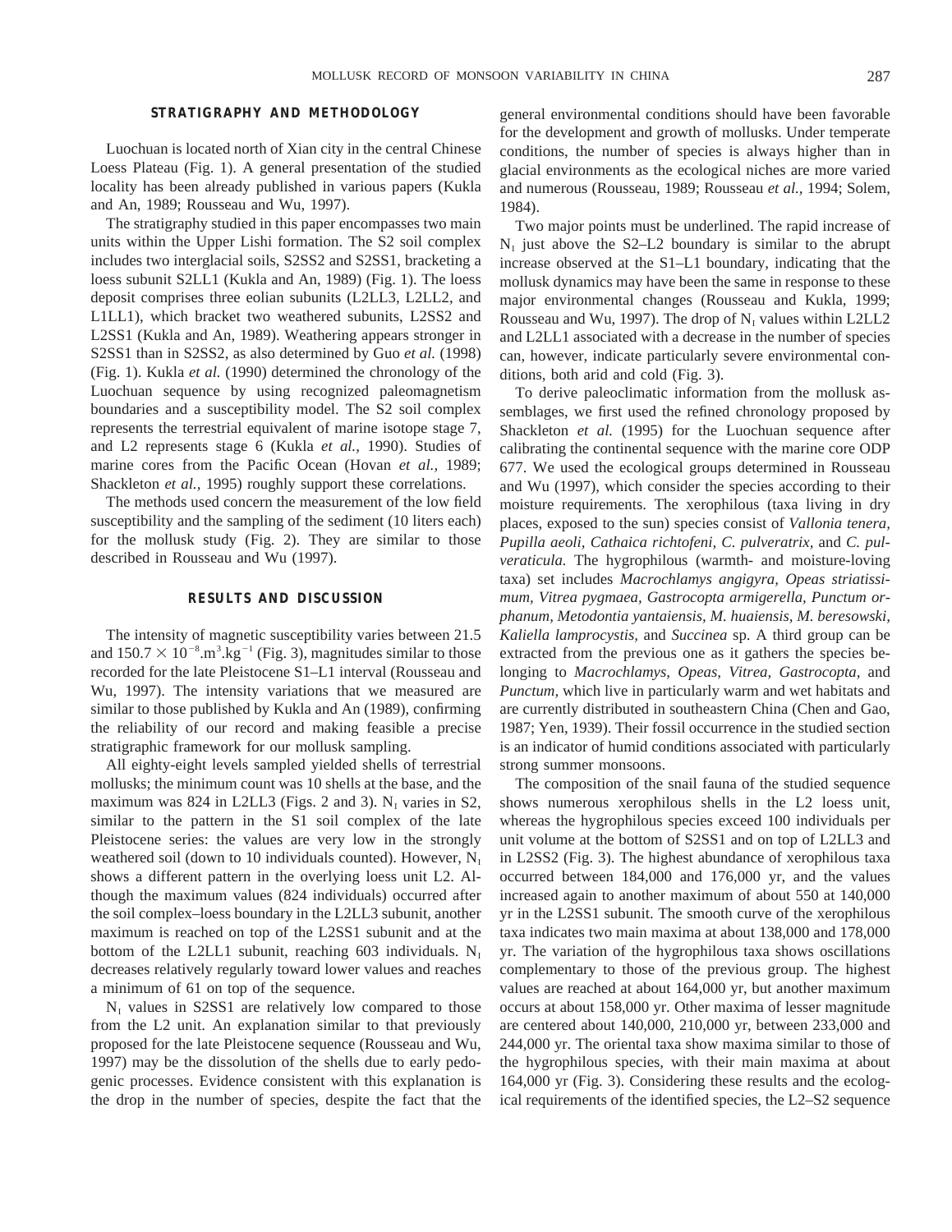

**FIG. 1.** Location of Luochuan section and stratigraphy of the upper and late middle Pleistocene. The names of the units and subunits are according to Kukla and An (1989). The low-field magnetic susceptibility was measured every 10 cm in the loess and every 5 cm in the paleosols down to the base of S2, using a portable Bartington magnetometer, as used by Kukla in the same section in 1987. Only 10 readings at each level were measured and averaged (Kukla and An, 1989). Parallel to our measurements, 88 samples (10 liters each) were taken for the malacological study, some of them being duplicates of a single level when moving from one section to another. Key: a, humus soil; b, loess; c, weathered loess; d, bioturbated soil; e, soil B horizon with carbonate nodules at its base.

in Luochuan shows at least four intervals of climatic conditions that were warmer and wetter than present between 130,000 and 244,000 yr, allowing southerly species to live and grow in the central Chinese Loess Plateau. On the other hand, the curve of the xerophilous taxa indicates that the winter monsoon was strengthened three times during the deposition of the L2 unit, at about 180,000, 154,000, and 138,000 yr (Fig. 3).

The comparison of the variations of the different groups during the last two interglacial–glacial cycles, i.e., the last 244,000 yr, shows two different scenarios for S1–L1 and S2–L2 intervals (Fig. 4). The maximum values of  $N<sub>I</sub>$  are higher in L2–S2 than in the youngest sequence. The oriental taxa show the maximum values between about 160,000 and 170,000 yr that correspond to the strongest weathered L2SS2 subunit within the L2 loess. More generally, the L2–S2 sequence shows higher values of the oriental species than L1–S1 though the variation of the magnetic susceptibility remains similar in both cycles. A similar interpretation was given by Guo *et al.* (1998) when comparing the pedological monsoon index with the magnetic susceptibility records, interpreted as a monsoon proxy (An *et al.,* 1991), at Changwu and Xifeng. The same interpretation can be derived from the counts of the hygrophilous taxa although other differences occur. These warm and moist species indicate at least three main maxima of small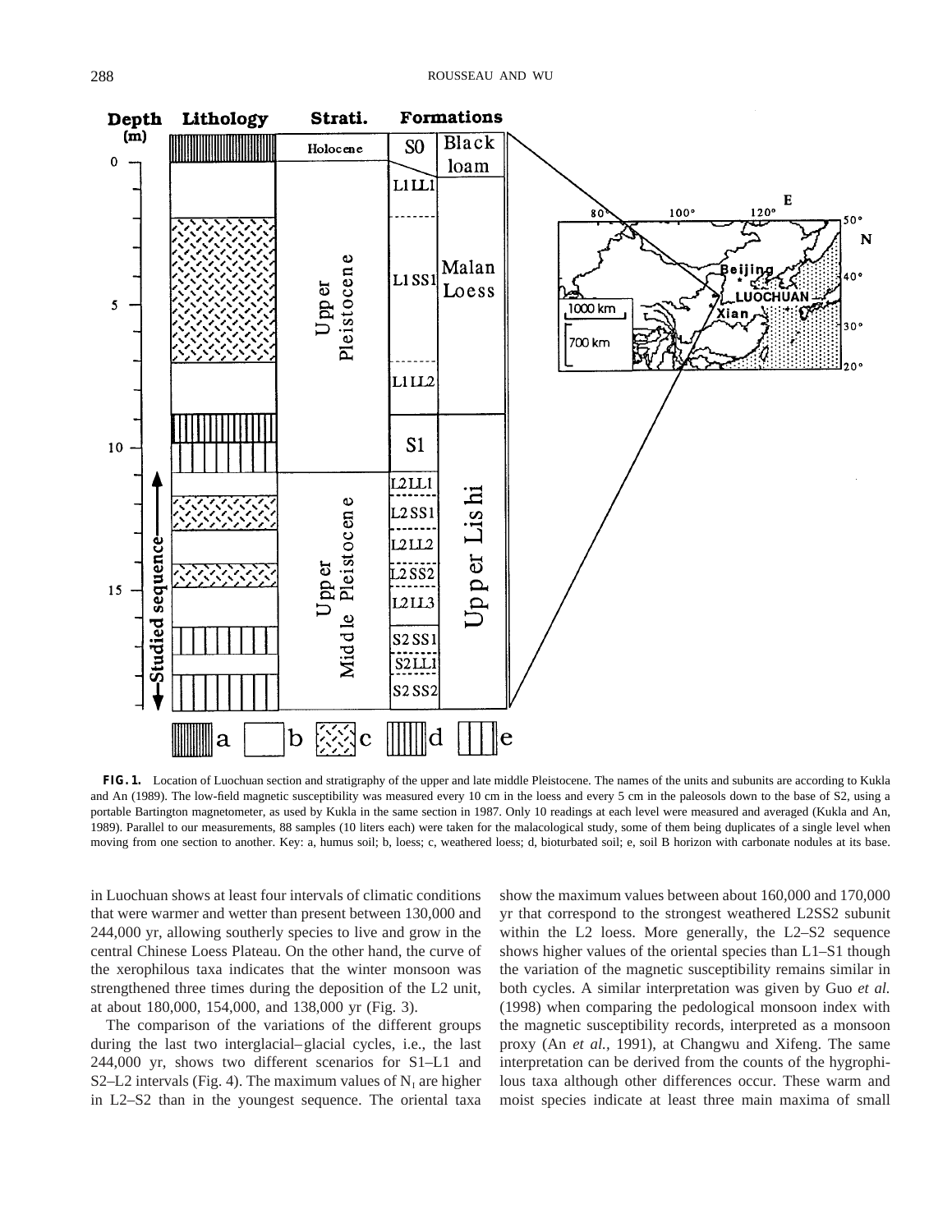

**FIG. 2.** Mollusk diagram of the late middle Pleistocene at Luochuan. The mollusk shells were picked under a binocular microscope. All the identifiable mollusk remains were considered in the total count of individuals  $(N<sub>1</sub>)$  following the process described by Puisségur (1976), and the abundance was expressed as number of individuals per unit volume (10 liters of sediment).

magnitude, labeled 2, 3, and 4, during the interval 10,000– 100,000 yr. However, the interval 130,000–244,000 yr is marked by a strong maximum centered at about 170,000 yr, with smaller peaks at about 140,000, 220,000, and 240,000 yr. The oriental and hygrophilous taxa indicate similar maxima between 244,000 and 130,000 yr though they differ during the S1–L1 cycle, especially during the deposition of the L1SS1 subunit (Fig. 4). Finally, the xerophilous species show two main maxima, with values (805 and 585) in the older sequence that are higher than the maximum determined at about 70,000 yr in the younger sequence. In contrast to those of the moist taxa, the maxima of these species do not exactly correspond to

#### **STRATIGRAPHY MOLLUSK RECORD** Total Units Age Magnetic Total Total Total Total Monso on  $(10^{3}$ yr susceptibity Individuals xerophilous species hygrophilous oriental ргоху  $\frac{(10^{-8} \text{ m}^3 \text{kg}^{-1})}{100 \qquad 150}$ 400 600 800 1000 400 600 800 1000 50 100 150 200 250 300 10 12 14 0 200 200 10 20 30 40 50 60 70 80 LLI  $140$  $\overline{LL2}$  $\overline{12}$ 160  $ss2$  $LL<sub>3</sub>$ 180  $200$ **SS** z,  $|S|$  $220$  $UL1$  $SS2$  $241$

**FIG. 3.** Variation of magnetic susceptibility, total individuals, total species, total xerophilous, total hygrophilous, and total oriental identified for the studied sequence of the Luochuan section vs age. Counts are expressed in number per unit volume. Thick lines are smoothed curves (Stineman function). Arrows point to the maxima (solid) and the minima (open) in mollusk curves interpreted as indicating strengthened winter (W) or summer (S) monsoon intervals (Rousseau and Wu, 1997). The ages are based on the refined magnetic susceptibility model (Shackleton *et al.,* 1995).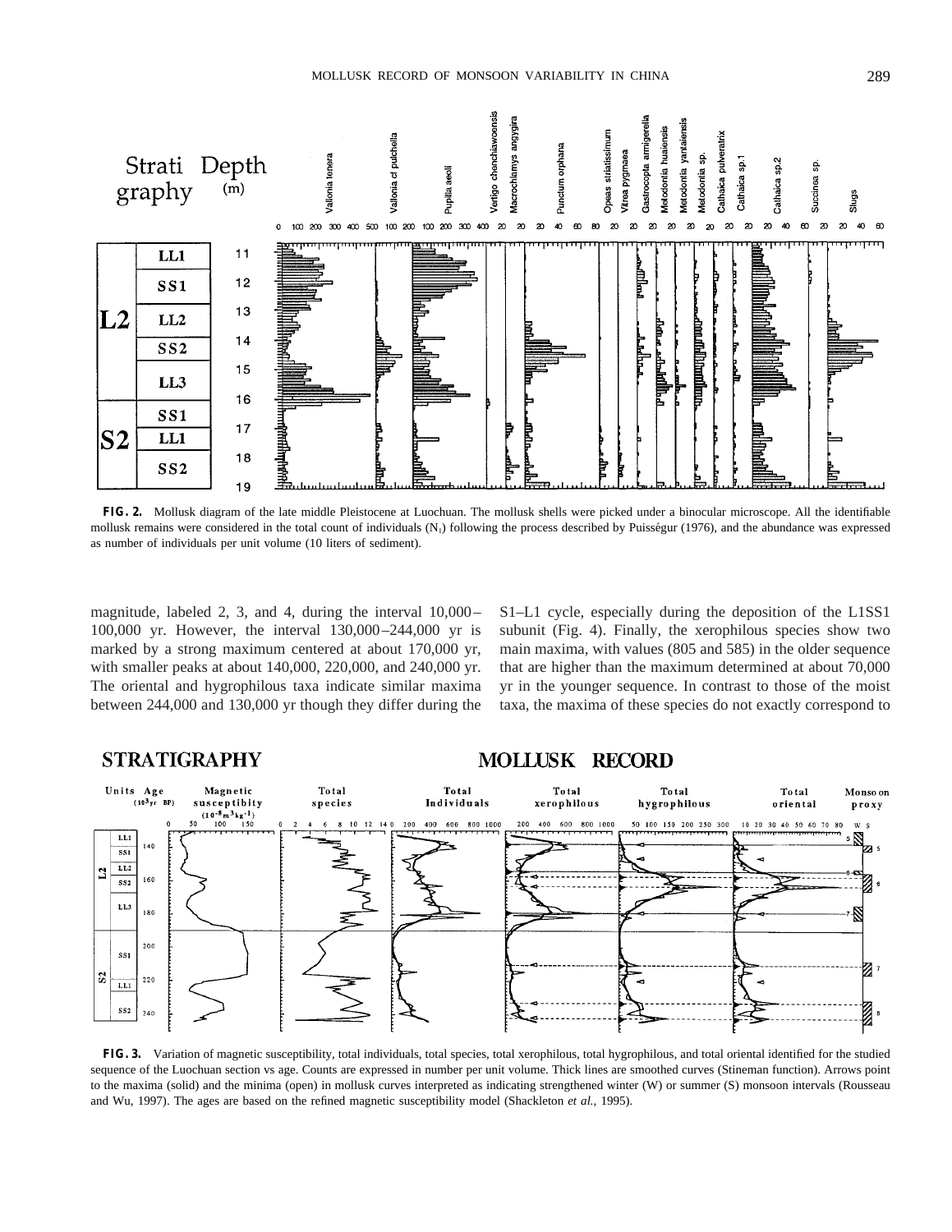

**FIG. 4.** Variations of the malacological record during the last two interglacial–glacial cycles as an index of the past monsoon variations against the magnetic susceptibility at Luochuan, central China (indicators are the same as in Fig. 3). The intervals of strengthened monsoon are labeled from top to bottom.

the minima read in the magnetic susceptibility record, which are interpreted to represent the coldest conditions. In both the S1–L1 and the S2–L2 sequences, changes in the xerophilous species show a lead of about 5,000 yr in the changes in the magnetic susceptibility signal in the loess deposits, in contrast to the moist species (Fig. 4).

One could object that these results, based on the classification of the identified mollusk species according to their ecological characteristics (Chen and Gao, 1987; Yen, 1939), would be oversimplified due to the authors' preclassification of the studied material. A reliable strategy to test such an assumption is to propose a comparison with other records of the monsoon variability. In the previous study, the mollusk results were compared with the Prell and Kutzbach precipitation index (Prell and Kutzbach, 1987), on one hand, and the pedological indices of Liu *et al.* (Liu *et al.,* 1995), on the other hand. The variations of the hygrophilous, oriental, and xerophilous groups were then in agreement with the other indices supporting a monsoonal interpretation of the mollusk record (Fig. 5). These independent indices, however, only concern the last climatic cycle and cannot be used to test the present results. Paleopedological and geochemical studies of the Changwu loess sequence, located about 100 km southwest from Luochuan, permit the determination of the  $Fe<sub>d</sub>/Fe<sub>t</sub>$  ratio record interpreted as a monsoon index (Guo *et al.,* 1998). Covering the last 600,000 yr this record appears to be accurate enough to test our interpretation. Figure 5 shows that variations in the hygrophilous and oriental groups fit the  $Fe<sub>d</sub>/Fe<sub>t</sub>$  maxima, supporting the interpretation of increased summer monsoons during these intervals. Variations in the xerophilous group show maxima during intervals of low values in the ratio, supporting winter monsoon dominance. If two independent indices of the paleomonsoon regime for the last climatic cycle and another one for the two last climatic cycles support the mollusk interpretation, then we can draw reliable conclusions about the direct relationship between monsoon variation and the mollusk evidence in Luochuan.

Despite these variations, the sampling protocol remained the same in both the S2–L2 and the S1–L1 sequences. The differences in the total number of individuals, and in the counts in the different groups, support the occurrence of different environmental conditions. It has been demonstrated in modern environments that unfavorable conditions permit low diversity and a reduced number in identified individuals (Dyduch-Falniowska, 1988; Rousseau *et al.,* 1993). Thus the differences observed between S2–L2 and S1–L1 sequences can be interpreted, according to these assumptions, as corresponding to more unfavorable environmental conditions in the younger S1–L1 series. This would then agree with the Hovan *et al.* (1989) interpretation of increasing aridity over the area during the last 500,000 yr. Such an interpretation is nevertheless strictly hypothetical at present for two main reasons. These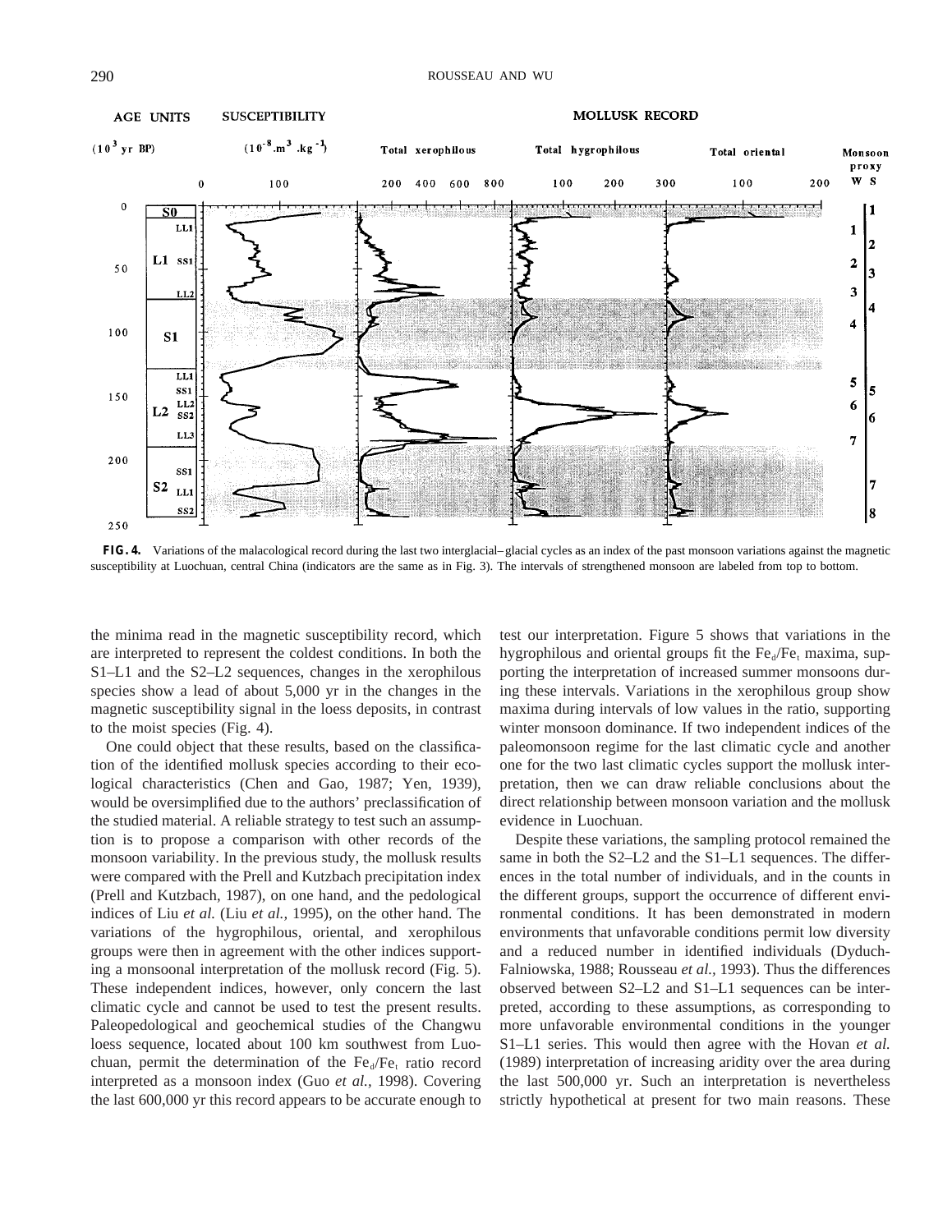

**FIG. 5.** Comparison between the malacological record in Luochuan and the Fe<sub>d</sub>/Fe<sub>t</sub> ratio at Changwu (Guo *et al.,* 1998) during the two last climatic cycles (S2–L2 and S1–L1). The gray areas indicate the intervals of strengthened summer monsoon.

results correspond only to the last two climatic cycles and would necessitate the analysis of older intervals to test the hypothesis of increasing aridity through time. The second point is that these results, even if they show possible correlations with other proxies, are only related to the Luochuan section. Other mollusk records exist elsewhere in the Chinese Loess Plateau (Keen *et al.,* 1995), but they (i) are not continuous and (ii) concern only the last climatic cycle (upper Pleistocene).

These new results, however, strongly emphasize that the snail assemblages at Luochuan, interpreted with xerophilous, hygrophilous, and oriental groups, record environmental changes related to the monsoon variations. The correspondence between the mollusk and pedological records could lead us to interpret their variations as representative of the Southeast Asia monsoonal regime during the last 244,000 yr, but more investigations are needed. Again, as for the S1–L1 sequence, the general decrease of both the xerophilous and the total mollusk content during L2LL1 is explained by the strengthening of the wind regime during dominant winter monsoons. The study of the eolian flux into the Pacific (Hovan *et al.,* 1989) shows the highest values during the deposition of this subunit inducing the strongest outflow of cold, dry continental air from central Asia over this area. More recently, Vandenberghe *et al.* (1997) showed that the grain size values were higher for L2LL1 and L2LL2 at Luochuan, supporting the Hovan *et al.* (1989) interpretation. The low values in the xerophilous taxa on top of the S2–L2 sequence must then be interpreted similarly to those in the last climatic cycle record. The climatic conditions were thus strong enough to limit severely (i) the growth of the

individuals of species more tolerant of dryness, and (ii) the number of species itself (Rousseau, 1992; Rousseau *et al.,* 1994) (Figs. 4 and 5).

#### **CONCLUSIONS**

This study of new investigations of the mollusk assemblages in Chinese loess sequences provides indirect new data on the monsoon regime variations over Southeast Asia during the last two interglacial–glacial cycles.

The analysis of the S2–L2 sequence, i.e., between 244,000 and 130,000 yr, shows that conditions at least five times warmer and wetter occurred in the area due to a strengthened summer monsoon. Episodes of strengthened winter monsoon occurred at least four times. The comparison of the two last interglacial–glacial cycles, spanning the last 244,000 yr, indicates also different general conditions, expressed by the total number of individuals counted and by the number of individuals in the three ecological groups recognized. The older sequence provides higher  $N<sub>I</sub>$  values than the youngest one, and this trend is hypothetically interpreted as a difference in the general environmental conditions within each individual interglacial–glacial cycle, in agreement with other proxies.

#### **ACKNOWLEDGMENTS**

This study is supported by the Chinese Academy of Sciences (CAS) and the French Centre National de la Recherche Scientifique (CNRS). We thank Dr.